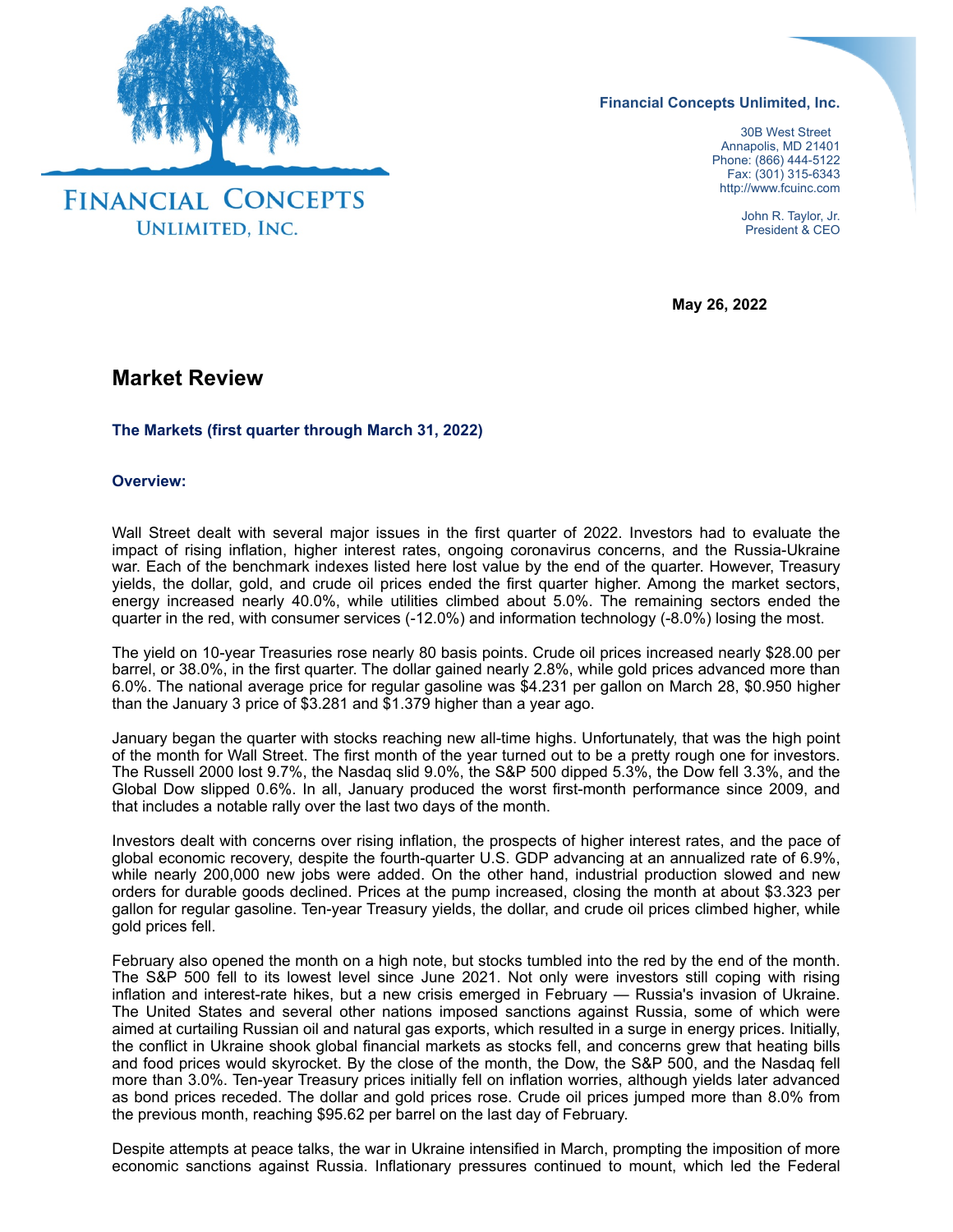Reserve to raise interest rates 25 basis points with additional rate hikes anticipated. Nevertheless, stocks showed resilience. Each of the benchmark indexes posted gains from February. The S&P 500 rose 5.0%, the Nasdaq gained 4.7%, the Dow added 3.6%, the Russell 2000 climbed 2.1%, and the Global Dow increased 1.9%. Although crude oil prices were trending lower by the end of March, they were still \$8.00 per barrel higher than where they began the month. The yield on 10-year Treasuries advanced nearly 50 basis points. The dollar gained 1.5%, and gold prices climbed 1.9% to \$1,945.70 per ounce.

| Market/Index            | <b>2021 Close</b> | As of 3/31        | <b>Month Change</b> | <b>Qtr Change</b> | <u>YTD Change</u> |
|-------------------------|-------------------|-------------------|---------------------|-------------------|-------------------|
| <b>DJIA</b>             | 36,338.30         | 34,678.35         | 2.32%               | $-4.57\%$         | $-4.57%$          |
| <b>NASDAQ</b>           | 15,644.97         | 14,220.52         | 3.41%               | $-9.10%$          | $-9.10%$          |
| <b>S&amp;P 500</b>      | 4,766.18          | 4,530.41          | 3.58%               | $-4.95%$          | $-4.95%$          |
| Russell 2000            | 2.245.31          | 2.070.13          | 1.08%               | $-7.80\%$         | $-7.80\%$         |
| <b>Global Dow</b>       | 4.137.63          | 4.098.73          | 1.19%               | $-0.94\%$         | $-0.94%$          |
| Fed. Funds              | $0.00\% - 0.25\%$ | $0.25\% - 0.50\%$ | 25 bps              | 25 bps            | 25 bps            |
| <b>10-yr Treasuries</b> | 1.51%             | 2.32%             | 49 bps              | 81 bps            | 81 bps            |
| <b>US Dollar-DXY</b>    | 95.64             | 98.35             | 1.71%               | 2.83%             | 2.83%             |
| Crude Oil-CL=F          | \$75.44           | \$100.94          | 5.56%               | 33.80%            | 33.80%            |
| Gold-GC=F               | \$1,830.30        | \$1.941.50        | 1.65%               | 6.08%             | 6.08%             |

### **Stock Market Indexes**

Chart reflects price changes, not total return. Because it does not include dividends or splits, it should not be used to benchmark performance of specific investments.

# **Latest Economic Reports**

• **Employment:** Employment rose by 678,000 in February, notably higher than the January revised total of 481,000. Despite the increase, employment is down by 2.1 million, or 1.4%, from its pre-pandemic level in February 2020. The unemployment rate inched down by 0.2 percentage point to 3.8%. The number of unemployed persons decreased 243,000 in February to 6.3 million. By comparison, in February 2020 prior to the coronavirus (COVID-19) pandemic, the unemployment rate was 3.5%, and the number of unemployed persons was 5.7 million. Among the unemployed, the number of workers who permanently lost their jobs declined by 100,000 to 1.5 million in February. Also in February, the number of persons who were unable to work because their employer closed or lost business due to the pandemic fell to 4.2 million. The labor force participation rate increased 0.1 percentage point to 62.3% in February. The employment-population ratio increased by 0.2 percentage point to 59.9%. In February, average hourly earnings were relatively unchanged at \$31.58. Over the last 12 months, average hourly earnings rose by 5.1%. The average work week rose by 0.1 hour to 34.7 hours in February.

• There were 202,000 initial claims for unemployment insurance for the week ended March 26. Over the first three months of 2022, initial weekly claims and total claims for unemployment insurance benefits steadily decreased. As of March 19, there were 1,307,000 total claims for unemployment benefits. This is the lowest level for insured unemployment since December 27, 1969, when it was 1,304,000. A year ago, there were 3,753,000 total claims for unemployment insurance benefits.

• **FOMC/interest rates:** Following its meeting in March, the Federal Open Market Committee increased the federal funds target rate range by 25 basis points to 0.25%-0.50%. In support of its decision, the Committee noted that inflation remains elevated due to imbalances related to the pandemic, higher energy prices, the Russia-Ukraine conflict, and broader price pressures. In addition, the FOMC anticipates six more rate hikes, some could be by as much as 50 basis points.

• **GDP/budget:** Gross domestic product rose 6.9% in the fourth quarter of 2021 compared with a 2.3% advance in the third quarter. The increase in GDP primarily reflected increases in private inventory investment, exports, personal consumption expenditures, and nonresidential fixed investment that were partly offset by decreases in both federal and state and local government spending. Imports, which are a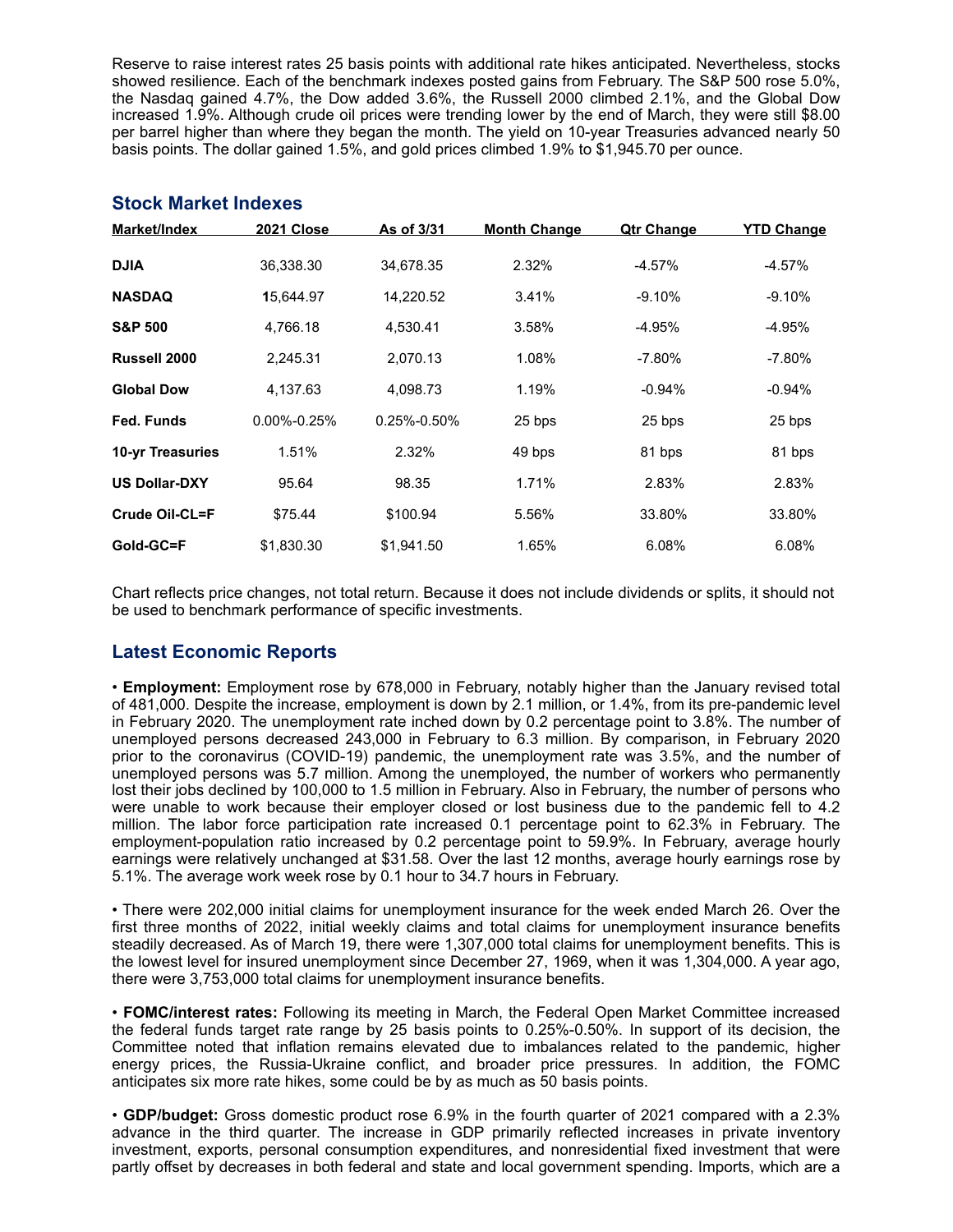subtraction in the calculation of GDP, increased. Consumer spending, as measured by personal consumption expenditures, was 2.5% in the fourth quarter (2.0% in the third quarter). Spending on goods rose by 1.1%, while spending on services climbed 3.3%. The PCE price index, a measure of inflation, increased 6.4% in the fourth quarter after advancing 5.3% in the third quarter. Gross private domestic investment, which includes nonresidential and residential fixed investment, vaulted 36.7% in the fourth quarter after gaining 12.4% in the third quarter. Nonresidential (business) fixed investment increased 2.9% (1.7% in the third quarter), while residential fixed investment increased 2.2% (-7.7% in the third quarter). Exports jumped 22.4% in the fourth quarter after falling 5.3% in the prior quarter. Imports climbed 17.9% following a 4.7% rise in the third quarter.

• The Treasury budget deficit came in at \$216.6 billion in February, a notable jump from the surplus of \$118.7 billion in January. By comparison, the deficit in February 2021 was \$310.9 billion. Through the first five months of fiscal year 2022, the deficit sits at \$475.6 billion, 55.0% lower than the deficit over the same period in fiscal year 2021. So far in this fiscal year, individual income tax receipts have risen 38.0% and corporate income tax receipts have increased 31.0%. Compared to the same period last fiscal year, government expenditures fell 9.0% to \$506.5 billion, while receipts rose 17.0% to \$289.9 billion.

• **Inflation/consumer spending:** According to the latest Personal Income and Outlays report for February, personal income rose 0.5%, while disposable personal income increased 0.4% after each increased 0.1% in January. Consumer spending increased 2.0% following a 2.7% jump in January. Consumer prices climbed 0.6% in February after advancing 0.5% in January. Consumer prices have risen 6.4% since February 2021. Year over year, energy prices vaulted 25.7%, while food prices increased 0.8%.

• The Consumer Price Index climbed 0.8% in February after climbing 0.6% in the previous month. Increases in the indexes for gasoline, shelter, and food were the largest contributors to the CPI increase. The gasoline index rose 6.6% in February and accounted for almost a third of the overall February increase. Since February 2021, the CPI has risen 7.9% — the largest increase since the period ending January 1982.

• Prices that producers receive for goods and services jumped 0.8% in February following a 1.2% increase in January. Producer prices have increased 10.0% since February 2021. Prices less foods, energy, and trade services increased 0.9% in January, the largest increase since rising 1.0% in January 2021. For the year, prices less foods, energy, and trade services moved up 6.6%. In February, prices for goods jumped 2.4%, while prices for services were unchanged. A major factor in the February increase in the prices for goods was an 8.2% increase in energy prices, within which gasoline prices spiked 14.8%.

• **Housing:** Sales of existing homes reversed course, falling 7.2% in February after advancing 6.7% in January. Year over year, existing home sales were 2.4% under the February 2021 estimate. According to the latest survey from the National Association of Realtors®, housing affordability continues to be a major challenge, as buyers are getting a double whammy: rising mortgage rates and sustained price increases. The median existing-home price was \$357,300 in February, up from \$350,300 in January and 15.0% more than February 2021 (\$310,600). Unsold inventory of existing homes represents a 1.7-month supply at the current sales pace. Sales of existing single-family homes also fell, down 7.0% in February after rising 6.5% the previous month. Since February 2021, sales of existing single-family homes have fallen 2.2%. The median existing single-family home price was \$363,800 in February, up from \$357,100 in January.

• Sales of new single-family homes fell 2.0% in February after decreasing 8.4% (revised) in January. The median sales price of new single-family houses sold in February was \$400,600 (\$427,400 in January). The February average sales price was \$511,000 (\$494,000 in January). The inventory of new singlefamily homes for sale in February represented a supply of 6.3 months at the current sales pace, up from January's 6.1-month supply. Sales of new single-family homes in February were 6.2% below the February 2021 estimate.

• **Manufacturing:** Industrial production increased 0.5% in February following a 1.4% increase in January. In February, manufacturing rose 1.2% and mining increased 0.1%, while utilities fell 2.7%. Total industrial production in February was 7.5% higher than it was a year earlier. Since February 2021, manufacturing has risen 7.4%, mining has jumped 17.3%, while utilities decreased 1.2%.

• February saw new orders for durable goods decrease 2.2%. This decrease, down after four consecutive monthly increases, followed a 1.6% January increase. Excluding transportation, new orders fell 0.6% in February. Excluding defense, new orders dropped 2.7%. Transportation equipment, down following three consecutive monthly increases, led the decrease, declining 5.6%.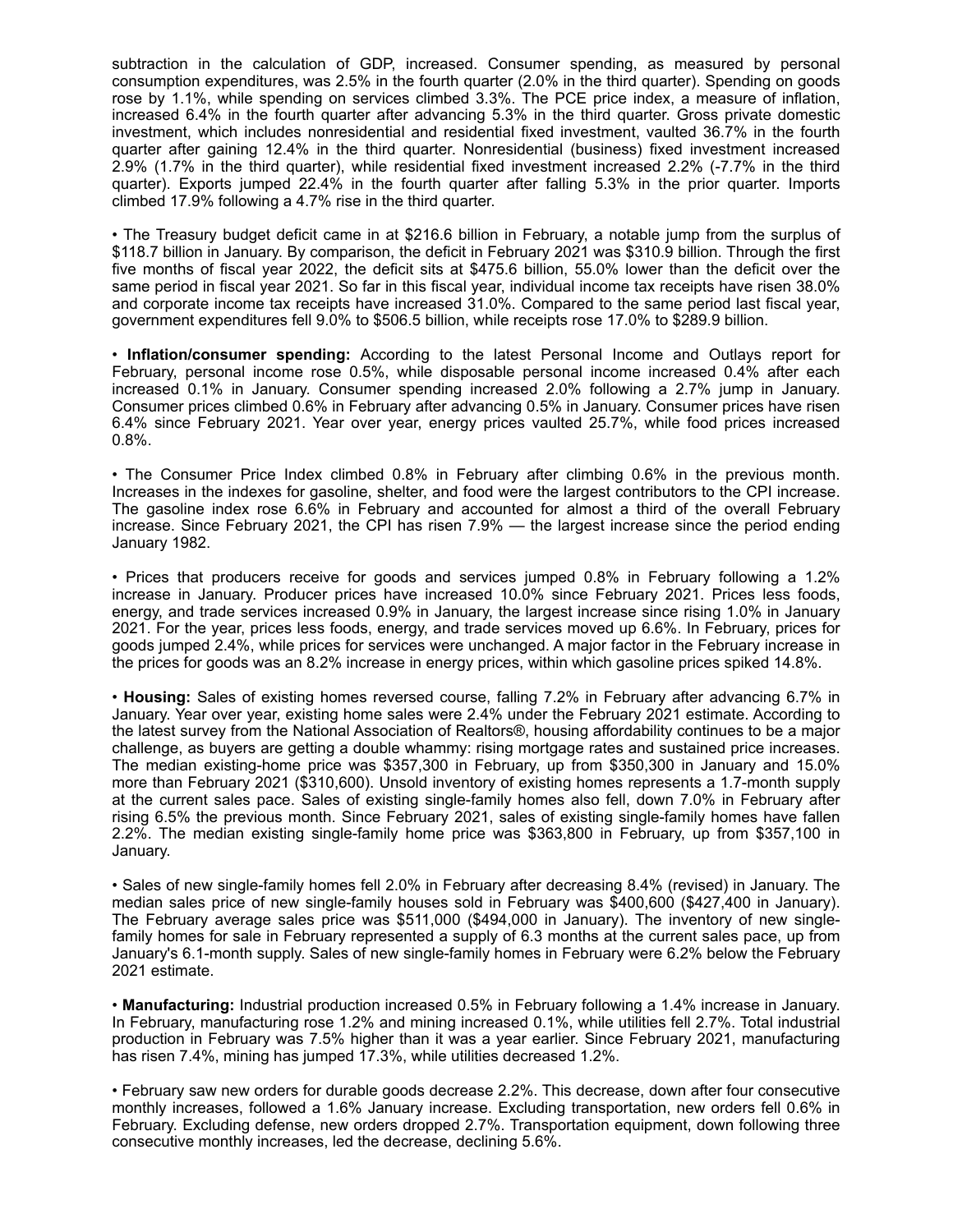• **Imports and exports:** Import prices rose 1.4% in February after advancing 1.9% in January, according to the U.S. Bureau of Labor Statistics. Higher fuel and nonfuel prices drove the increases in both months. Contributing to the increase in February import prices was a 6.9% jump in fuel prices. Prices for nonfuel imports rose 0.8% in February. For the 12 months ended in February, prices for imports have advanced 10.9%. Over the same period, prices for fuel have increased 53.0%. Prices for U.S. exports advanced 3.0% in February following a 2.8% rise the previous month. The February advance in export prices was the largest since January 1989. Higher prices for both agricultural and nonagricultural exports in January contributed to the overall increase in U.S. export prices. Export prices have risen 16.6% since February 2021.

• The international trade in goods deficit was \$106.6 billion in February, down \$1.0 billion, or 0.9%, from January. Exports of goods were \$157.2 billion in February, \$1.9 billion more than in January. Imports of goods were \$263.7 billion, \$0.9 billion more than January imports.

• The latest information on international trade in goods and services, released March 8, is for January and shows that the goods and services trade deficit rose by \$7.7 billion to \$82.0 billion from the December 2021 deficit. January exports were \$224.4 billion, \$3.9 billion less than December exports. January imports were \$314.1 billion, \$3.8 billion more than December imports. Year over year, the goods and services deficit increased \$24.6 billion, or 37.7%, from the same period in 2021. Exports increased \$29.9 billion, or 15.4%. Imports increased \$54.4 billion, or 21.0%.

• **International markets:** While business activity in the United States picked up, despite the turmoil in Ukraine, Europe hasn't been quite as fortunate. Most of Europe has seen the war exacerbate already strained supply chains, which has sent prices for raw materials and energy soaring — despite the lifting of most pandemic-related restrictions. The European Central Bank lowered its forecast for economic growth in the eurozone from 4.2% to 3.7%, while acknowledging that the impact of the Russian invasion could be larger. In Japan, the government proposed more measures to boost the economy. China saw a drop in stock prices after reports of a worsening coronavirus outbreak across the mainland. Overall, for the markets in March, the STOXX Europe 600 Index rose 3.1%. The United Kingdom's FTSE gained 2.0%. Japan's Nikkei 225 Index climbed 6.2%, while China's Shanghai Composite Index fell 6.3%.

• **Consumer confidence:** The Conference Board Consumer Confidence Index® rose slightly in March following a decline in February. The index stands at 107.2, up from 105.7 in February. The Present Situation Index, based on consumers' assessment of current business and labor market conditions, improved to 153.0 in March, up from 143.0 in February. The Expectations Index, based on consumers' short-term outlook for income, business, and labor market conditions, declined to 76.6 in March, down from 80.8 in February.

# **In Conclusion**

As the world continues to adapt to changing times, we are very optimistic that the global markets and economy will continue to advance and recover. Our staff remains dedicated and focused to addressing the challenges and opportunities ahead. Your confidence in Financial Concepts and our team is truly appreciated.

Warmest regards,

# **Financial Concepts Unlimited, Inc.**

30 (B) West Street, Annapolis, MD 21401 301.315.6344 office 301.315.6343 fax

866.444.5122 toll-free

*Data sources: Economic: Based on data from U.S. Bureau of Labor Statistics (unemployment, inflation); U.S. Department of Commerce (GDP, corporate profits, retail sales, housing); S&P/Case-Shiller 20-City Composite Index (home prices); Institute for Supply Management (manufacturing/services). Performance: Based on data reported in WSJ Market Data Center (indexes); U.S. Treasury (Treasury yields); U.S. Energy Information Administration/Bloomberg.com Market Data (oil spot price, WTI Cushing, OK); www.goldprice.org (spot gold/silver); Oanda/FX Street (currency exchange rates). News items are based on reports from multiple commonly available international news sources (i.e. wire services) and are independently verified when necessary with secondary sources such as government agencies, corporate press releases, or trade organizations. All information is based on sources deemed reliable, but no warranty or guarantee is made as to its accuracy or completeness. Neither the information nor any opinion expressed herein constitutes a solicitation for the purchase or sale of any securities and should not be relied on as financial advice. Past performance is no guarantee of future results. All investing involves risk, including the potential loss of principal, and there can be no guarantee that any investing strategy will be successful.*